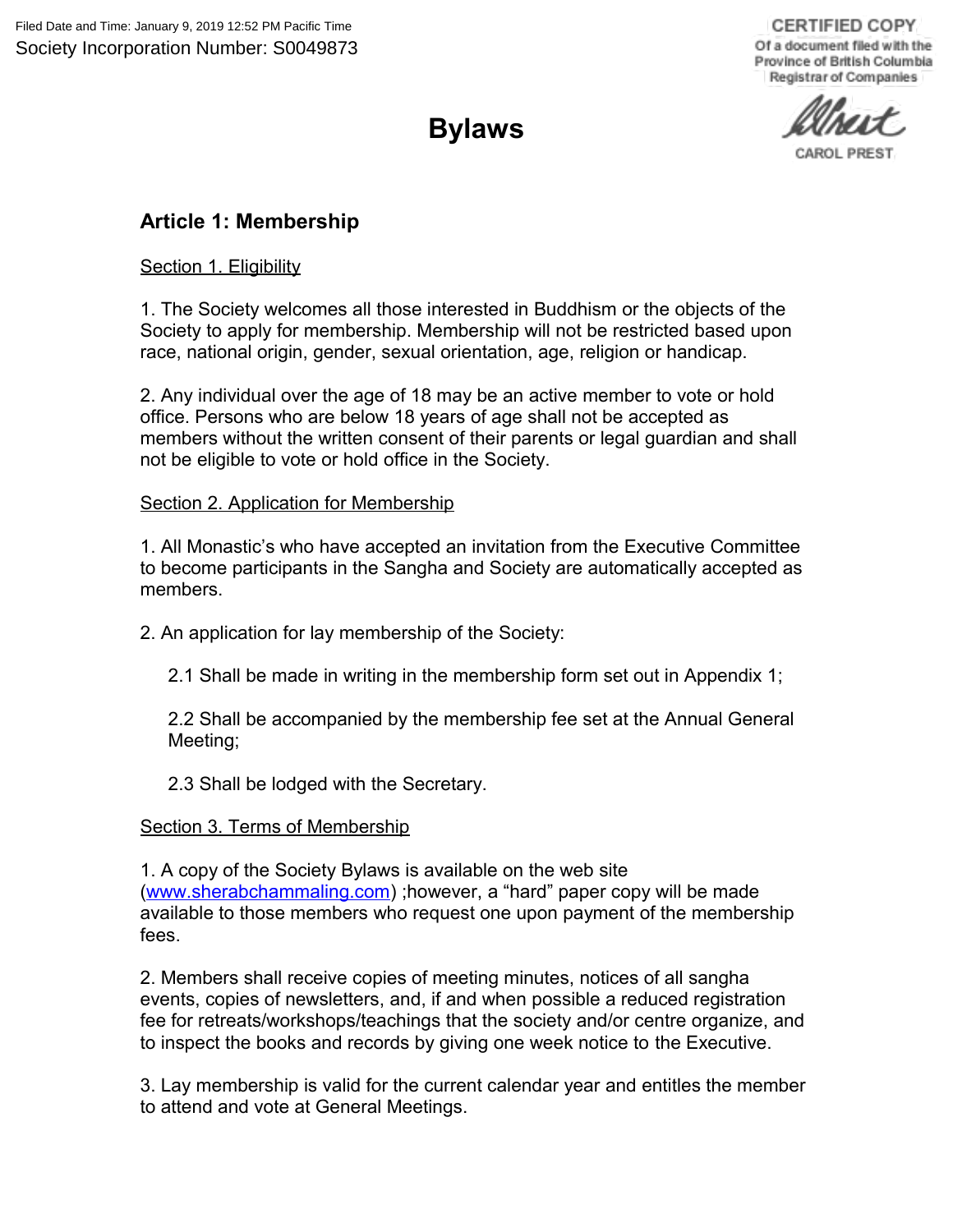4. A register of members shall be kept showing in respect of each member, his/her name, address, email address and telephone number.

5. At the end of the current calendar year, lay members who do not submit annual dues for the following year before or at the AGM, automatically lose membership rights. All membership rights shall be immediately reinstated following receipt by the Secretary of the annual dues.

#### Section 4. Withdrawing or Terminating Membership

1. A person ceases to be a member of the Society if the person:

- 1. Dies
- 2. Resigns the membership
- 3. Is expelled from the Society

2. Members, either monastic or lay, may resign their membership at any time by submitting written notification to the Secretary which withdrawal shall be effective upon receipt thereof by the Secretary.

3. A lay member whose behavior is deemed to be inconsistent with the objects of the Society can be expelled from the Society under the following process:

- 1. The procedure is requested by at least two members during the course of a General Meeting.
- 2. Notice to all members that the termination of membership procedure is to be instigated at the next General Meeting is circulated by the Secretary.
- 3. The member who is the subject of the procedure has the right to be heard by the General Meeting before a final decision is made.
- 4. A two-thirds majority vote of the total voting members in good standing at a General Meeting is required in order to carry the motion to terminate membership.

#### Section 5. Member's Liabilities

1. Members of the Society, either monastic or lay, shall not be liable to contribute towards the payment of the debts and liabilities of the Society or the costs, charges and expenses of the winding up of the Society.

### **Article 2: Membership Fees**

1. The annual dues for membership in the Society shall be set at the AGM.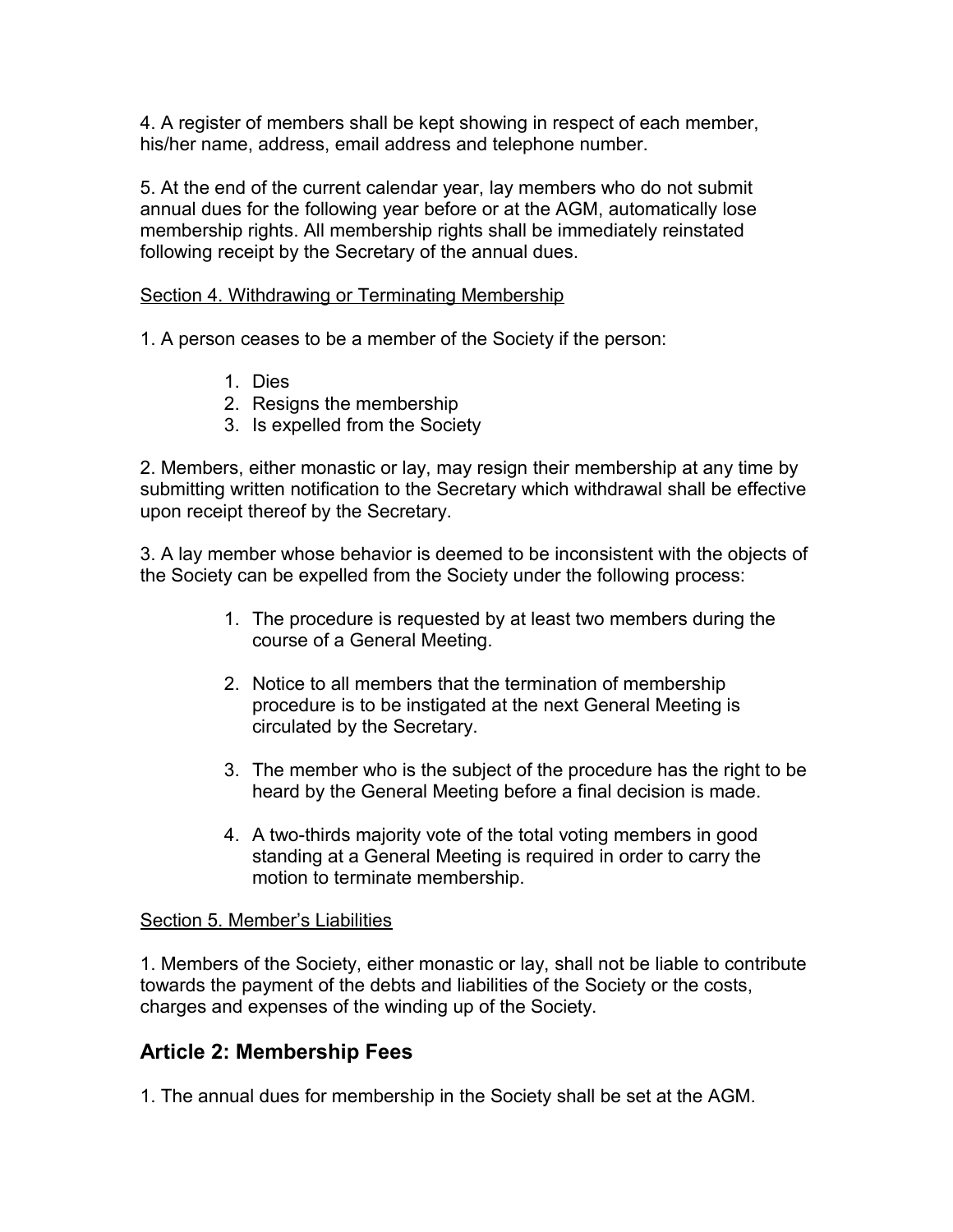2. Members of the monastic community are exempted from all annual dues applicable to membership of the Society.

3. For lay members of sixty-five years and above, the annual dues are reduced by half.

4. For persons under the age of 18, the membership fee will be reduced by half.

# **Article 3: General Meetings of the Society**

Section 1: Notice of Meetings

1. A General Meeting of the Society may be called at any time by the Secretary upon the instructions of the Chair or the Executive Committee by notice in writing to the last known address of each member, delivered 8 days prior to the date of such meeting or land mail, via fax, telephone, or email prior to the date of such meeting.

2. Notices of General Meetings shall include the day, hour, place and a full agenda listing all matters to be discussed, and copies of the Minutes of the previous general meeting.

3. A Special General Meeting shall be called by the Chair or Secretary upon receipt by him or her of a petition signed by one-third of the members in good standing, setting forth the reasons for calling such meeting, which shall be by letter to the last known address of each member, delivered 8 days prior to the date of such meeting or via land mail, fax, telephone or email.

4. The proceedings of a General Meeting shall not be invalidated by the nonreceipt by one or more members of notification.

### Section 2: Annual General Meeting (AGM)

1. An Annual General Meeting (AGM) shall be held on or before the end of February each year on a date selected by the Executive Committee. Notice of the meeting date shall be sent by the Secretary in writing to the last known address of each member, delivered 8 days prior to the date of such meeting or via land mail, fax, telephone, or email.

2. The agenda for the AGM shall consist of at least the following:

- 1. Adoption of the minutes of the previous Annual General Meeting.
- 2. Acceptance of the Audited Statement of Income and Expenditure and the Balance Sheet of the previous financial year.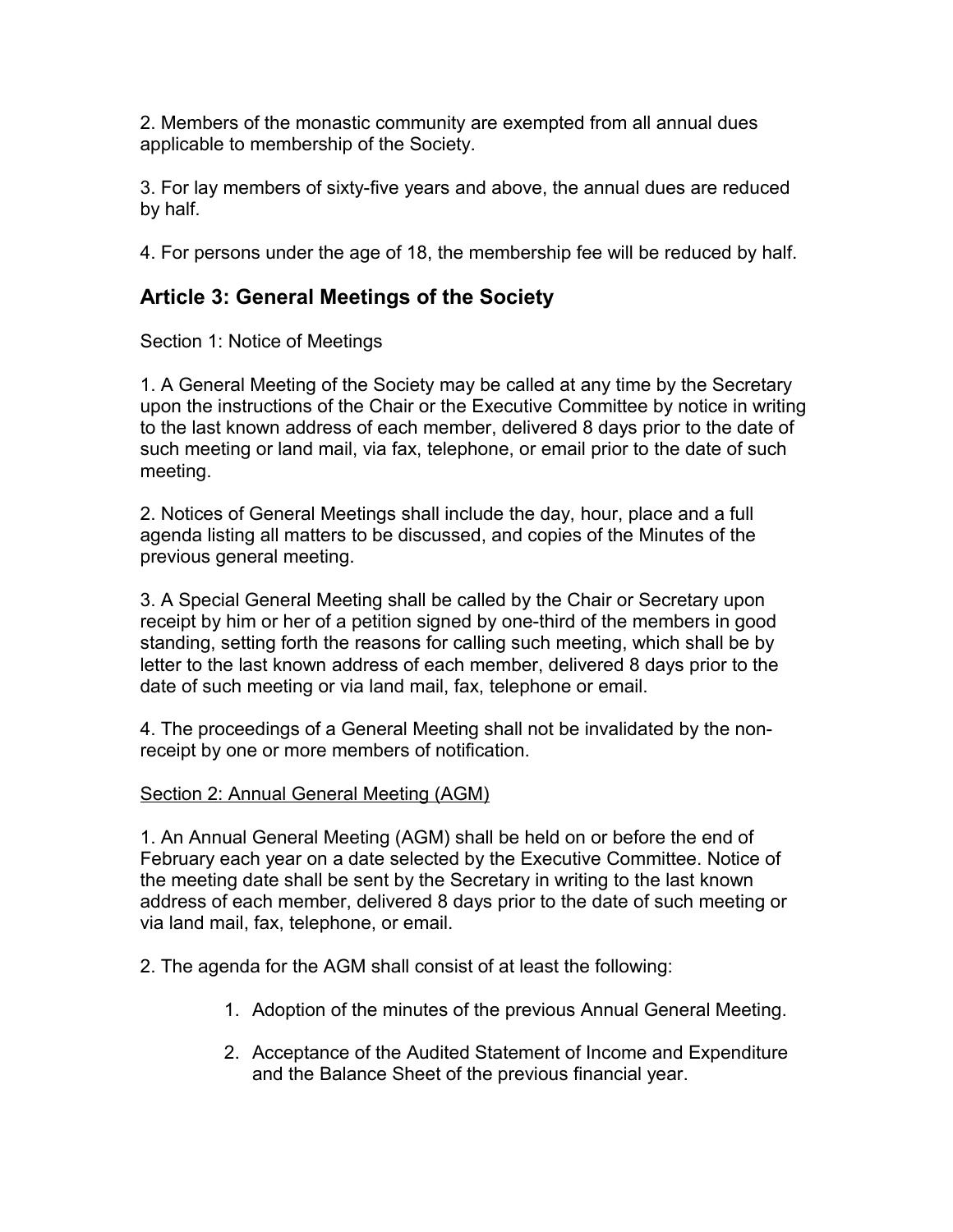- 3. Annual Report of the Executive Committee for the previous financial year.
- 4. Election of Office Bearers and the Auditors for the following term.
- 5. Approval of expenditures for major projects.
- 6. Approval of annual dues.
- 7. Review of the Bylaws.

### Section 3: Quorum

1. No item of business shall be transacted at a General Meeting unless a quorum of members is present during the time the meeting is considering that item.

2. Five (5) members in good standing shall constitute a quorum at any General Meeting.

3. In the event of there being no quorum at the commencement of a General Meeting, the meeting shall stand adjourned to a time and place determined by the Chair and a quorum at any such adjourned meeting shall be those members who shall be present at such adjourned meeting.

### Section 4: Voting

1. Each member in good standing present and voting at a General Meeting of the Society shall have one vote. Members shall not be entitled to vote by proxy at General Meetings.

2. Voting at all General Meetings shall be a show of hands unless a poll is demanded by the Chair or by at least three (3) members present.

3. Unless a poll is so demanded, a declaration by the Chair that a resolution has on a show of hands been carried or unanimously, or by a particular majority, or lost, and an entry to that effect in the book containing the minutes of the proceedings of the Society, shall each be conclusive evidence of the fact without proof of the number or proportion of votes recorded in favor of or against the resolution.

4. If a poll is duly demanded it shall be taken in such manner and either at once or after an interval or adjournment or otherwise as the Chair directs and the result of the poll shall be the resolution of the General Meeting at which the poll was demanded. A poll demanded on election of a Chair or on a question of adjournment shall be taken forthwith. The demand for a poll may be withdrawn.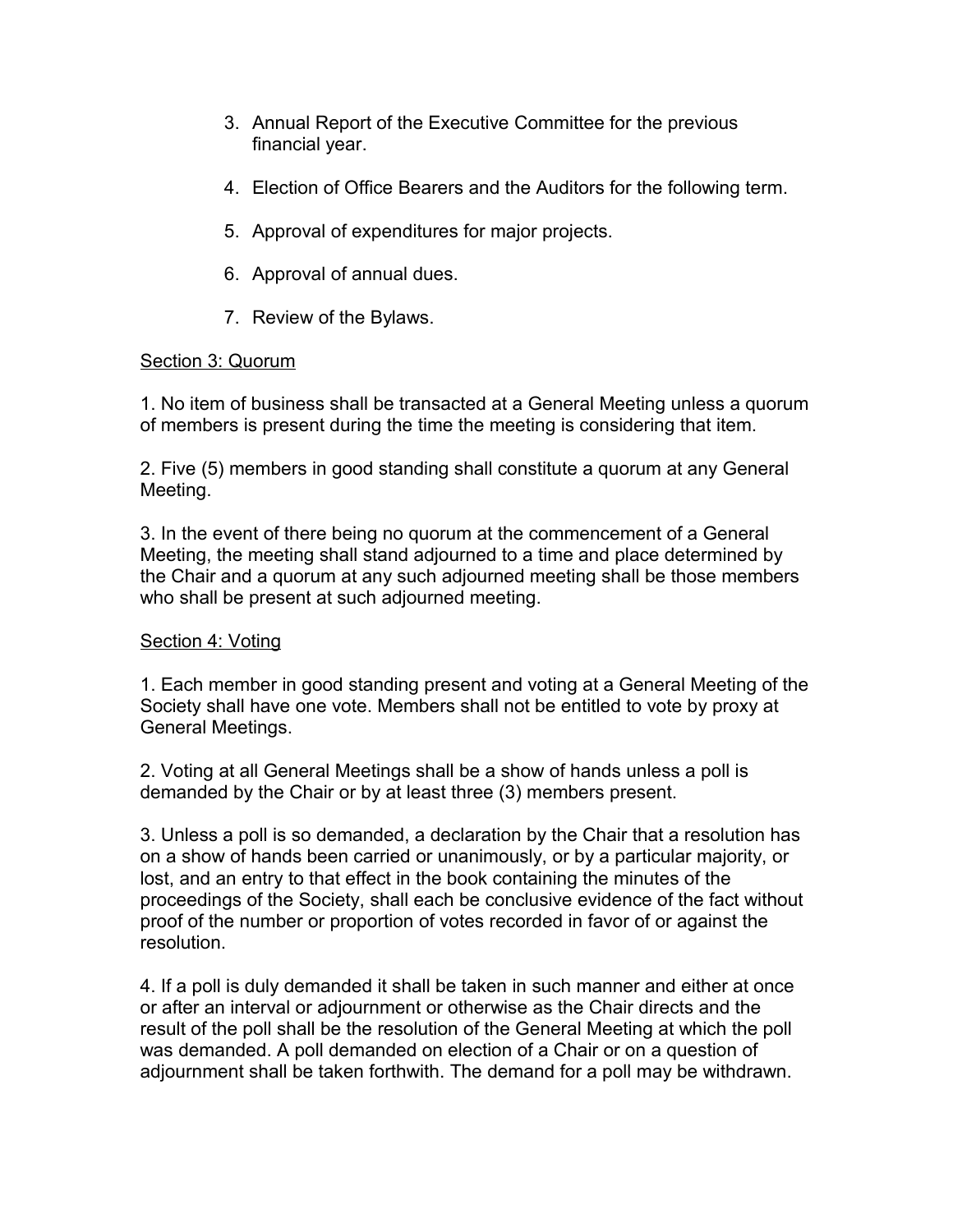The Chair will conduct a vote by secret ballot for those positions contested at an AGM.

5. In the case of an equality of votes, whether on a show of hands or poll, the Spiritual Director, or the Chair of the General Meeting shall be entitled to a second or casting vote.

#### Section 5: Minutes

1. The Executive Committee shall cause minutes to be made:

- 1. Of all appointments of officers of the Executive Committee
- 2. Of the names of officers of the Executive Committee present at all meetings of the Society and the Executive Committee.
- 3. Of all proceedings at all meetings of the Society and of the Executive Committee.

2. Such minutes shall be signed by the Chair of the meeting at which the proceedings were held or by the Chair of the next succeeding meeting.

3. The Secretary shall keep minutes of the proceedings of all meetings in books kept for that purpose.

### **Article 4: Executive Committee**

1. The Executive Committee shall consist of the Spiritual Director, Chair, Vice-Chair, Treasurer, Secretary and any number of Members-at-Large as the Society may determine from time to time.

2. With the exception of the Spiritual Director, the Executive Committee shall be elected at the AGM for a term of two years. Any regular member in good standing shall be eligible for election.

3. With the exception of the Spiritual Director, the officers of the Executive Committee shall receive no remuneration for their services. On recommendation and approval by the Executive Committee and, as stated in the Constitution - *"to support and sustain a Spiritual Director"*, the Spiritual Director may receive "honorariums".

4. The Executive Committee shall, with guidance from the Spiritual Director, administer the affairs of the Society in all things and make or cause to be made for the Society in its name, any kind of undertaking which the Society may legitimately enter into and, otherwise be authorized to exercise and do.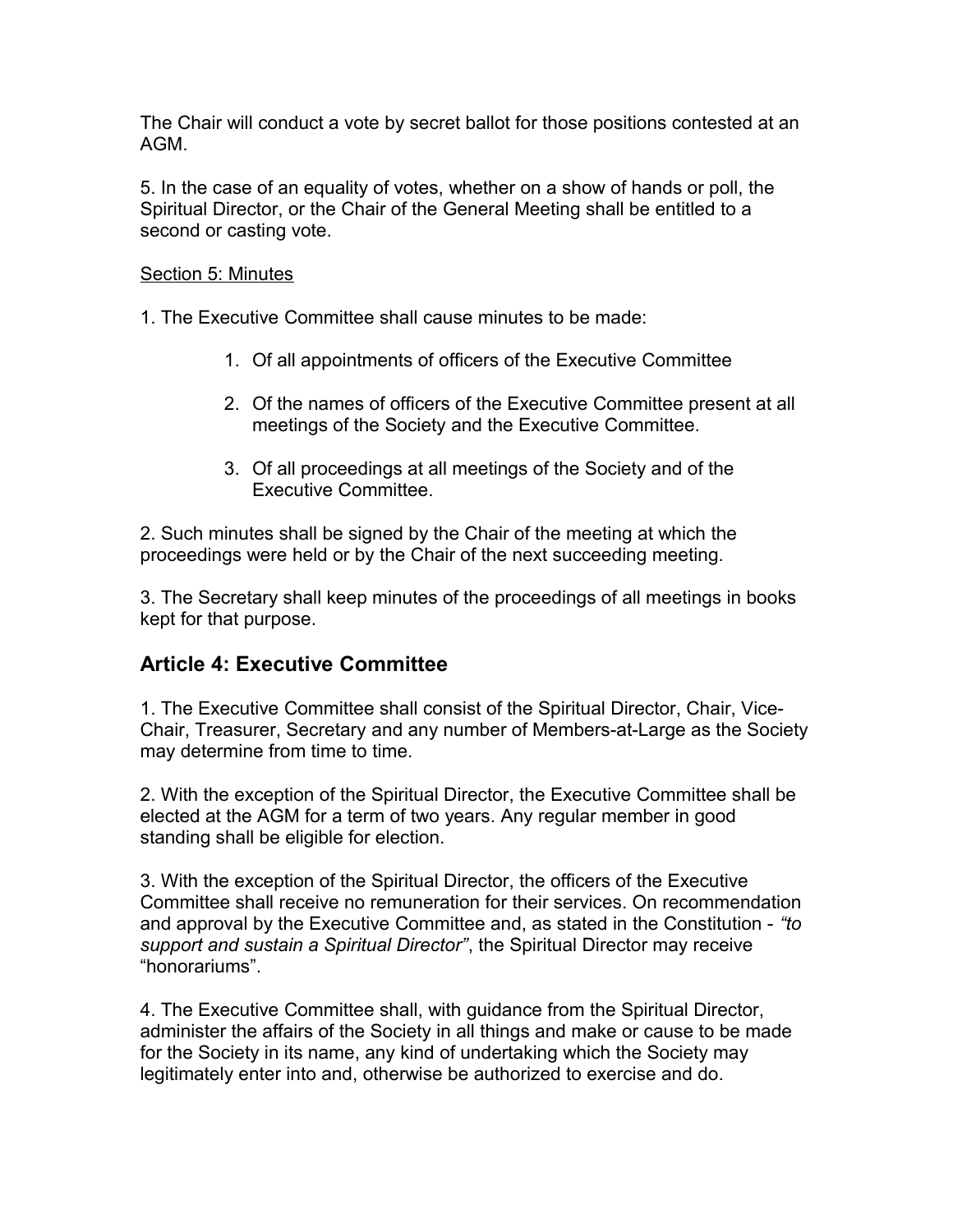5. Meetings of the Executive Committee shall be held as often as may be required but at least three times a year on the third Wednesday of the months of January, May and September; and shall be called by the Secretary at the request of the Chair. The Chair or, in his/her absence, the Vice-Chair, shall preside at meetings of the Executive Committee.

6. A Special Meeting of the Executive Committee may be called on the instructions of any 2 officers thereof, provided they request the Chair in writing to call such meeting, and state the business to be brought before the meeting.

7. Meetings of the Executive Committee shall be called by 8 days' notice in writing to each officer by land mail, fax, telephone or email.

8. Any 3 officers shall constitute a quorum and impromptu meetings may be held without notice if a quorum of the Executive Committee is present, provided however, that any business transactions at such meeting shall be ratified at the next regularly called meeting of the Executive Committee; otherwise they shall be null and void.

9. Where a meeting cannot conveniently be convened, the Chair may canvass officers of the Executive Committee by telephone or email as to any matter connected with the routine business of the Society and may obtain the approval of the Executive Committee to a particular course of action. Such approval shall be recorded in writing i.e. hard copies of the final email vote, then attested to by the signature of the Chair and shall be a valid resolution of the Executive Committee for all purposes. Copies of all email votes will be included with the regular meeting minutes.

10. With the exception of the Spiritual Director, any officer may be removed from office for any cause that the Society deems reasonable by a two-thirds majority vote of the total voting members in good standing of the Society at a General Meeting.

11. With the exception of the Spiritual Director, any officer of the Executive Committee who dies, becomes incapacitated, resigns his/her office, or without reasonable explanation absents himself or herself from three meetings consecutively, shall be deemed to have withdrawn from the Executive Committee and a successor may be appointed by the Executive Committee to serve until the next Annual General Meeting (AGM).

If an executive vacancy occurs, the remaining executive members may appoint a successor at the next business meeting. Any appointed successor will serve until an election at the next AGM

The Executive Committee may: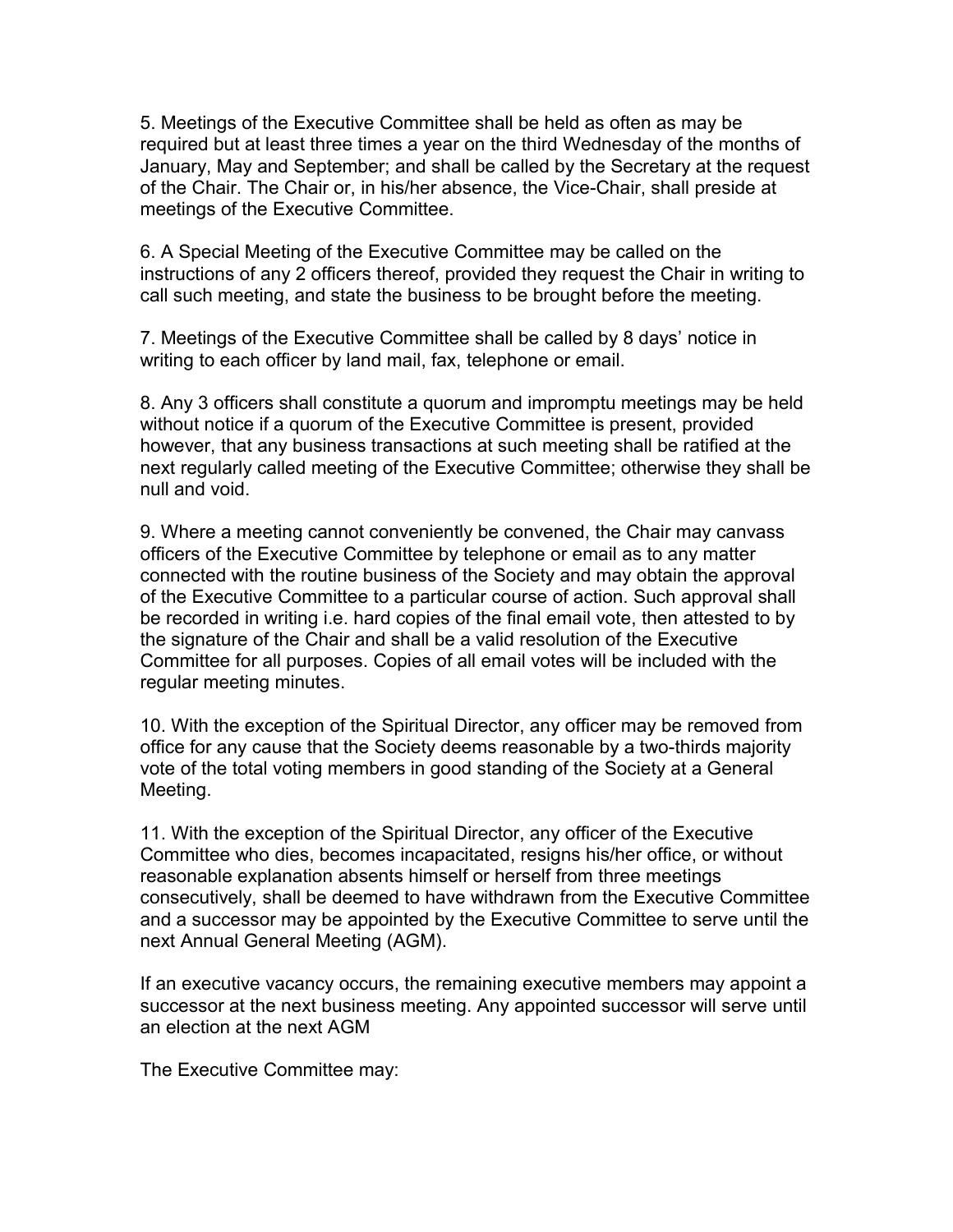i) Appoint standing or adhoc committees it considers necessary.

ii) Define appropriate terms of reference and delegate powers to the committee, which is responsible to the

Executive,

iii) Appoint an officer or trustee as an ex-officio committee member.

#### Section 1: Spiritual Director

1. The Spiritual Director shall be responsible for the teaching practices and philosophy of the Society and the Centre, and will provide advice to the Executive Committee when necessary.

2. The Spiritual Director will hold the only permanent position on the Executive Committee. In the first instance and creation of this Society, the Spiritual Director will be the founder and creator of the centre, Geshe YongDong Losar.

3. In the event that the Spiritual Director will be absent from the centre for an extended length of time, he will have the option of appointing an *"Acting Resident Lama"* who will be responsible for the spiritual activities of the centre during his absence. The Acting Resident Lama will attend all meetings and will have one vote.

4. In the event of a sudden or unexpected death or permanent mental or physical incapacity of the Spiritual Director, the next Spiritual Director will be appointed, with guidance from either Menri Monastery - India, Norbutse Monastery – Nepal or Nangzhig Monastery – Tibet, to ensure the purity of the YungDrung Bön tradition of teachings.

#### Section 2: Chair

1. The Chair shall, when present, preside at all meetings of the Society and the Executive Committee.

2. The Chair shall also be charged with the general management and supervision of the affairs and operations of the Society.

3. The Chair and the Secretary or Treasurer shall sign all resolutions.

Section 3: Vice-Chair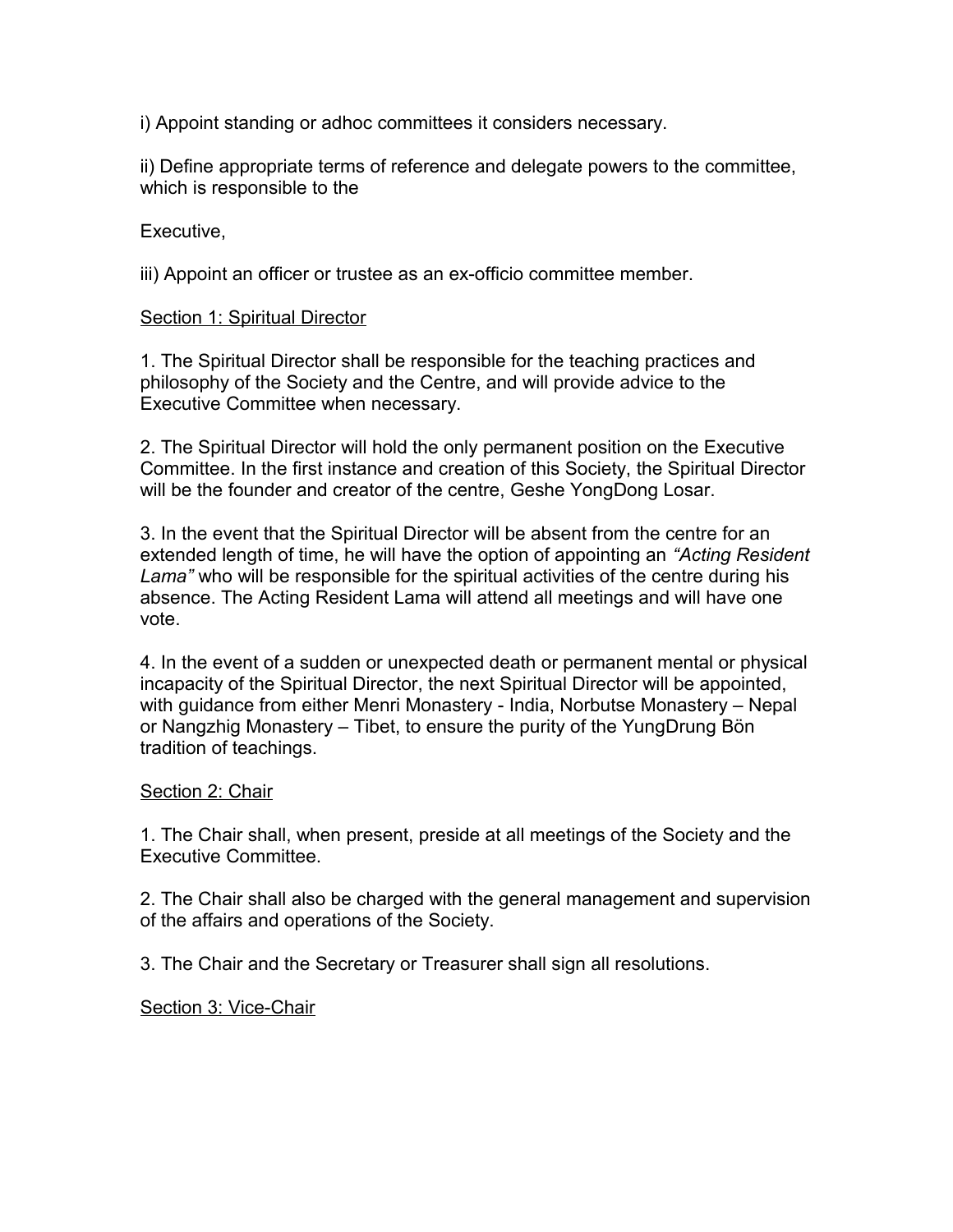1. The Vice-Chair shall perform all the duties of, and be subject to the same rules as the Chair, whenever the Chair shall cease to hold office or be prevented from attending to his/her duties.

2. The Vice-Chair shall preside at all meetings of the Society and the Executive Committee in the absence of or upon the request of the Chair.

#### Section 4: Treasurer

1. The Treasurer shall receive all monies paid to the Society and shall be responsible for the deposit of same in whatever Bank, Trust Company, or Credit Union, the Executive Committee may order.

2. He/she shall properly account for the funds of the Society and keep such books as may be directed.

3. He/she shall present a full detailed account of receipts & disbursements to the Executive Committee whenever requested and shall prepare for submission to the Annual General Meeting a statement dully audited as hereinafter set forth of the financial position of the Society and submit a copy of same to the Secretary for the records of the Society.

#### Section 5: Secretary

1. The Secretary shall have charge of the correspondence of the Society and be under the direction of the Chair and the Executive Committee.

2. The Secretary shall have charge of the Seal of the Society which seal whenever used shall be authenticated by the signature of the Secretary and the Chair, or, in the case of the death or inability of either to act, by the Treasurer.

3. It shall be the duty of the Secretary to attend all meetings of the Society and of the Executive Committee, and to keep accurate minutes of the same in books kept for that purpose.

4. The Secretary shall also keep a record of all the members of the Society and their addresses, send all notices of the various meetings as required, and shall collect and receive the annual dues or assessments levied by the Society, such monies to be promptly turned over to the Treasurer for deposit in a Bank, Trust Company, or Credit Union, as hereinafter required.

5. In the case of the absence of the Secretary, his or her duties shall be discharged by such officer as may be appointed by the Executive Committee.

6. The secretary will complete & mail in the annual change of directors forms, and annual renewal of non- profit society registration as required by BC govt.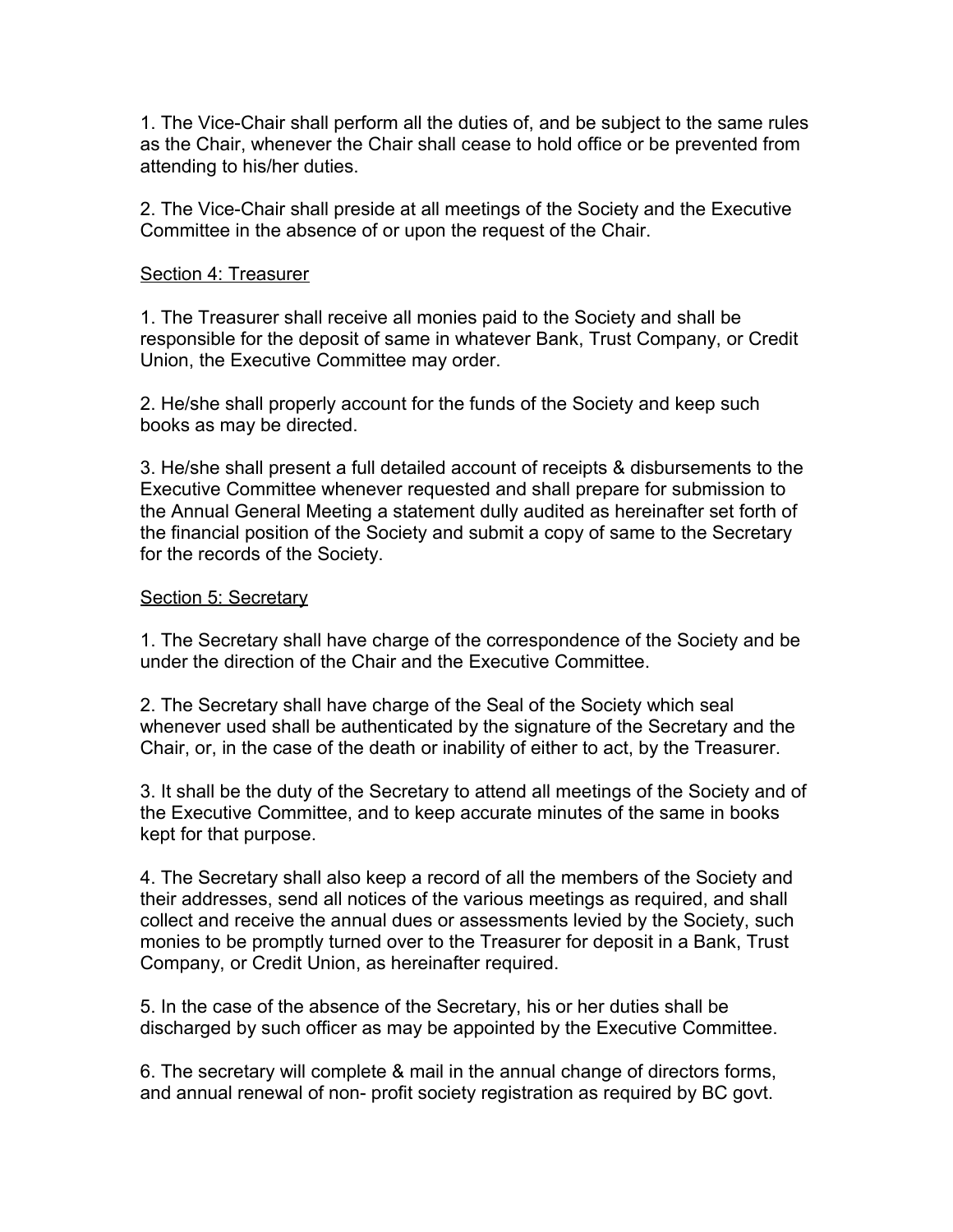#### Section 6: Members-at-Large

1. Members-at-Large shall be elected to the Executive Committee by a majority vote at the Annual General Meeting.

2. Members-at-Large shall participate in the work of the Executive Committee as required.

3. Members-at-Large will attend Executive Committee meetings and present reports as requested.

# **Article 5: Funds**

1. All moneys received by the Society shall be deposited intact at the earliest possible date to the credit of an account operated by the Spiritual Director, Chair, Treasurer and the Secretary in the name of the Society at such bank as the Executive Committee shall decide.

2. Official receipts for moneys received shall be issued within Thirty (30) days of the Treasurer receiving the funds.

3. All payments in excess of twenty (\$20) made by the Society shall be paid by cheque signed by any two of the following: Spiritual Director, Chair, Treasurer, and/or Secretary.

4. The Treasurer will provide quarterly reports to the Executive Committee on the Society's financial situation.

5. The Society's audited annual accounts will be presented by the auditors to all members of the Society at the Annual General Meeting.

## **Article 6: Authorization of Accounts**

1. All accounts shall be presented to and passed for payment at Executive Committee meetings and full details of all such approvals shall be entered in the minute book.

## **Article 7: Custody of Books**

1. Except as otherwise provided by these Rules, the Treasurer shall keep in his or her custody or under his or her control all records, books and other documents relating to the Society.

## **Article 8: Inspection of Books**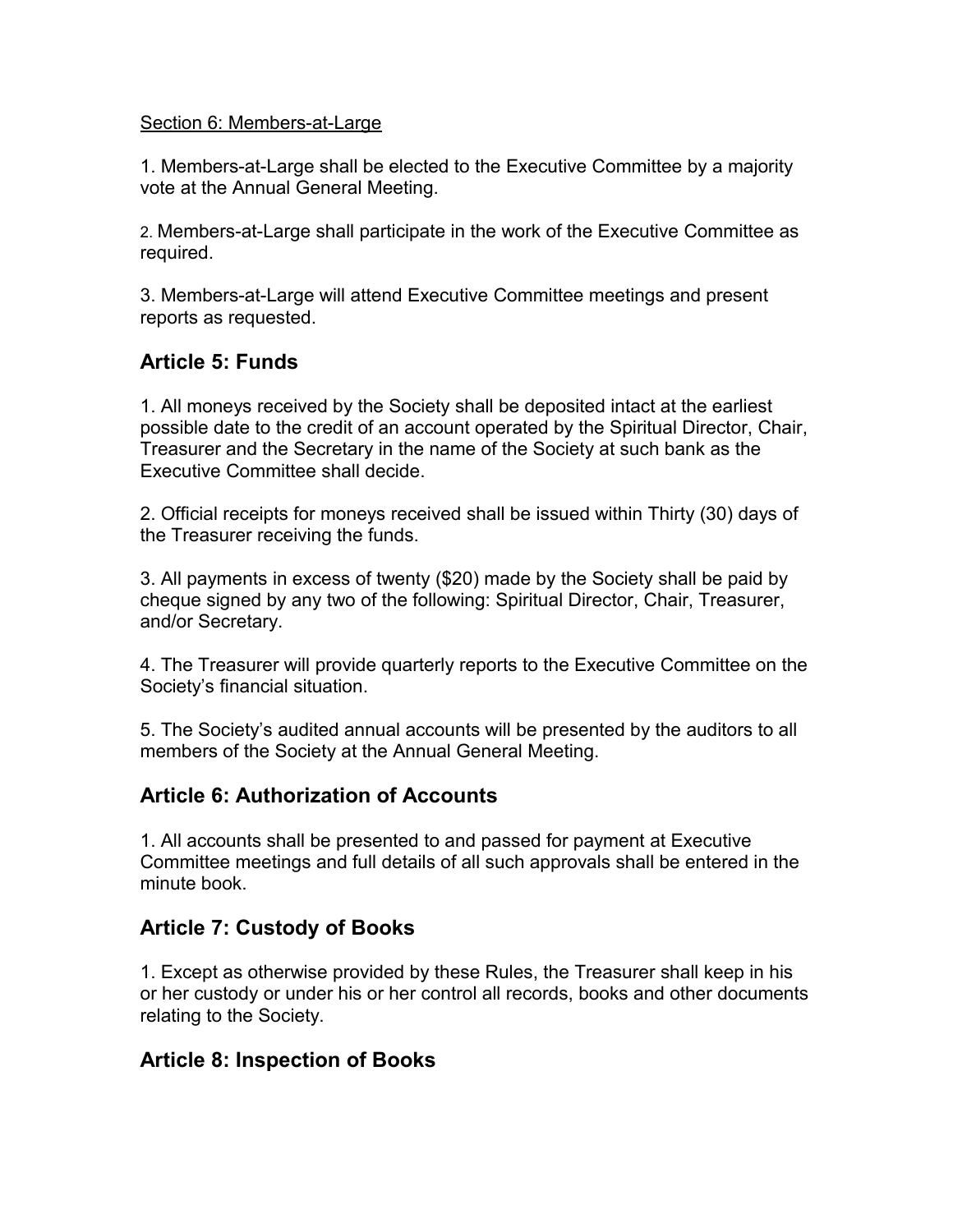1. The records, books and other documents of the Society shall be open to inspection by any member of the Society at the Annual General Meeting or at any time upon giving reasonable notice and arranging a time and place satisfactory to the officer or officers having charge of the same.

2. Each member of the Executive Committee shall at all times have access to such books and records.

# **Article 9: Financial Year**

1. The financial year shall be from January  $1<sup>st</sup>$  up to and including December 31 $<sup>st</sup>$ .</sup>

## **Article 10: Audit**

1. The books, accounts and records of the Society shall be audited at least once each year by a duly qualified accountant or by two members of the Society nominated and approved by the executive or elected for that purpose at the AGM.

2. An auditor shall not be a member or closely related to a member of the Executive Committee.

3. Auditors will be required to examine all accounts, vouchers, receipts, books etc., and furnish a complete and proper statement of the standing of the books to the AGM.

## **Article 11: Bylaws Amendments**

1. Any member in good standing of the Society can propose amendments to the Bylaws. A written request for an amendment shall be delivered to the Secretary not less than thirty (30) days prior to an AGM.

2. The Bylaws may be rescinded, altered, or added to by a Special Resolution. A Special Resolution means a resolution passed at an AGM of which not less than twenty one (21) days notice specifying the intention to propose the resolution has been duly given, and by the vote of not less than seventy five percent (75%) of those members who, if entitled to do so, vote in person.

3. All amendments, additions or deletions, shall be announced during the AGM.

# **Article 12: Borrowing Powers**

1. For the purpose of carrying out its objects, the Society may borrow, raise, or secure loans, mortgages, or other commercial paper, in such manner as it thinks fit, upon authorization of a special resolution passed by a two-thirds majority of the Society at a General Meeting.